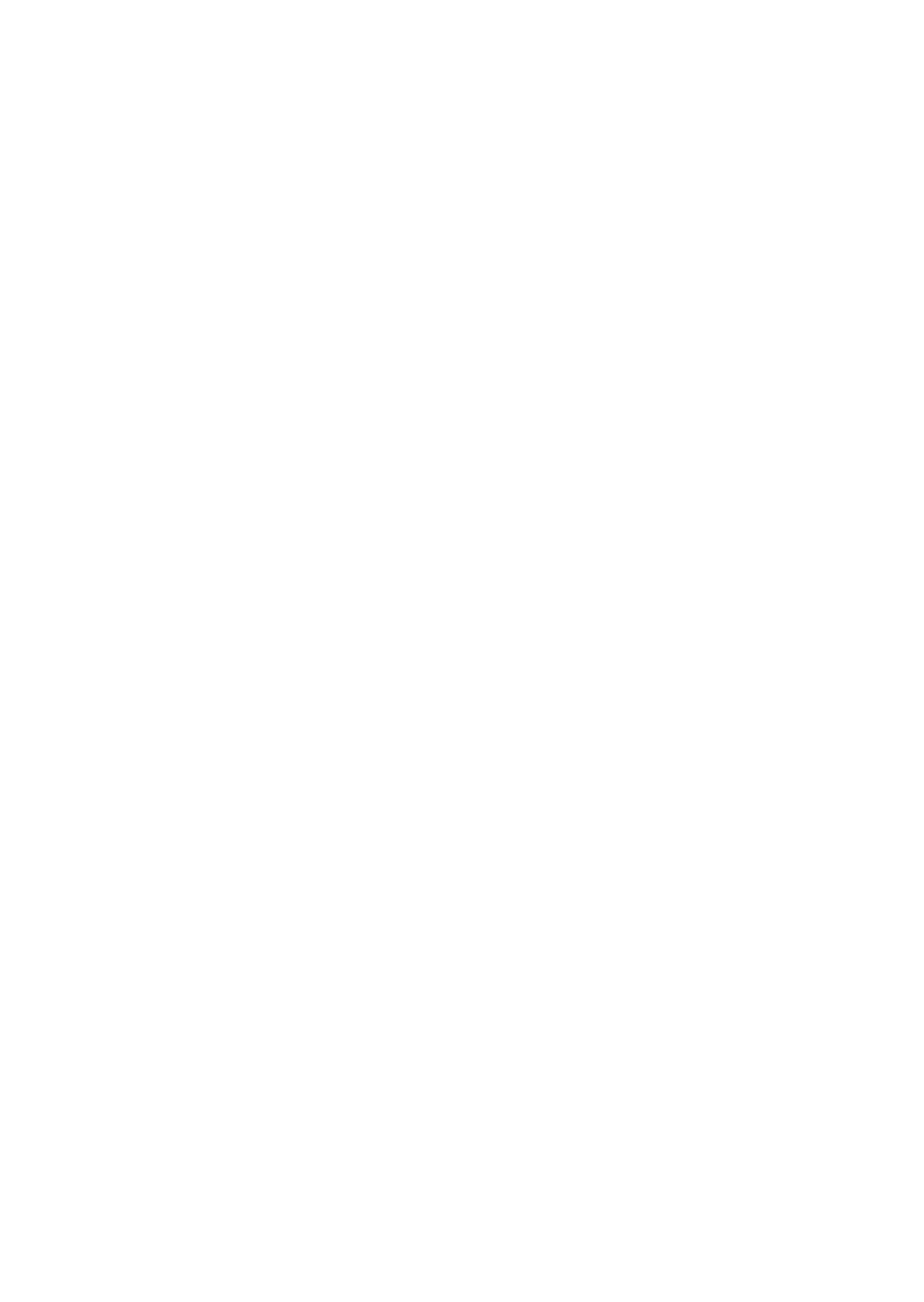## **1 Introduction**

Dolby Voice Room supports dialing into third-party video meetings using a Session Initiation Protocol (SIP) Uniform Resource Identifier (URI).

This document outlines configuring the multi-service feature on Dolby Voice Room for Microsoft Teams using the BlueJeans Teams gateway.

The Microsoft Teams gateway is integrated with the BlueJeans service. To configure the multi-service feature, you must first create a meeting in Microsoft Teams with the desktop-based or browser-based app and it will generate a meeting URL along with the calendar notification. For every meeting, the meeting ID will be different except for the tenant key. The tenant key for all the meetings under the domain is the same. You can then use the URL or meeting ID to join the meeting. If you are not the host, you will wait in the lobby until the host admits the attendees. Once the host starts and joins the meeting, the host can admit participants into the meeting.

See the BlueJeans Gateway Setup for Microsoft Teams Guide for additional configuration information: <https://support.bluejeans.com/s/article/gateway-admin-guide>.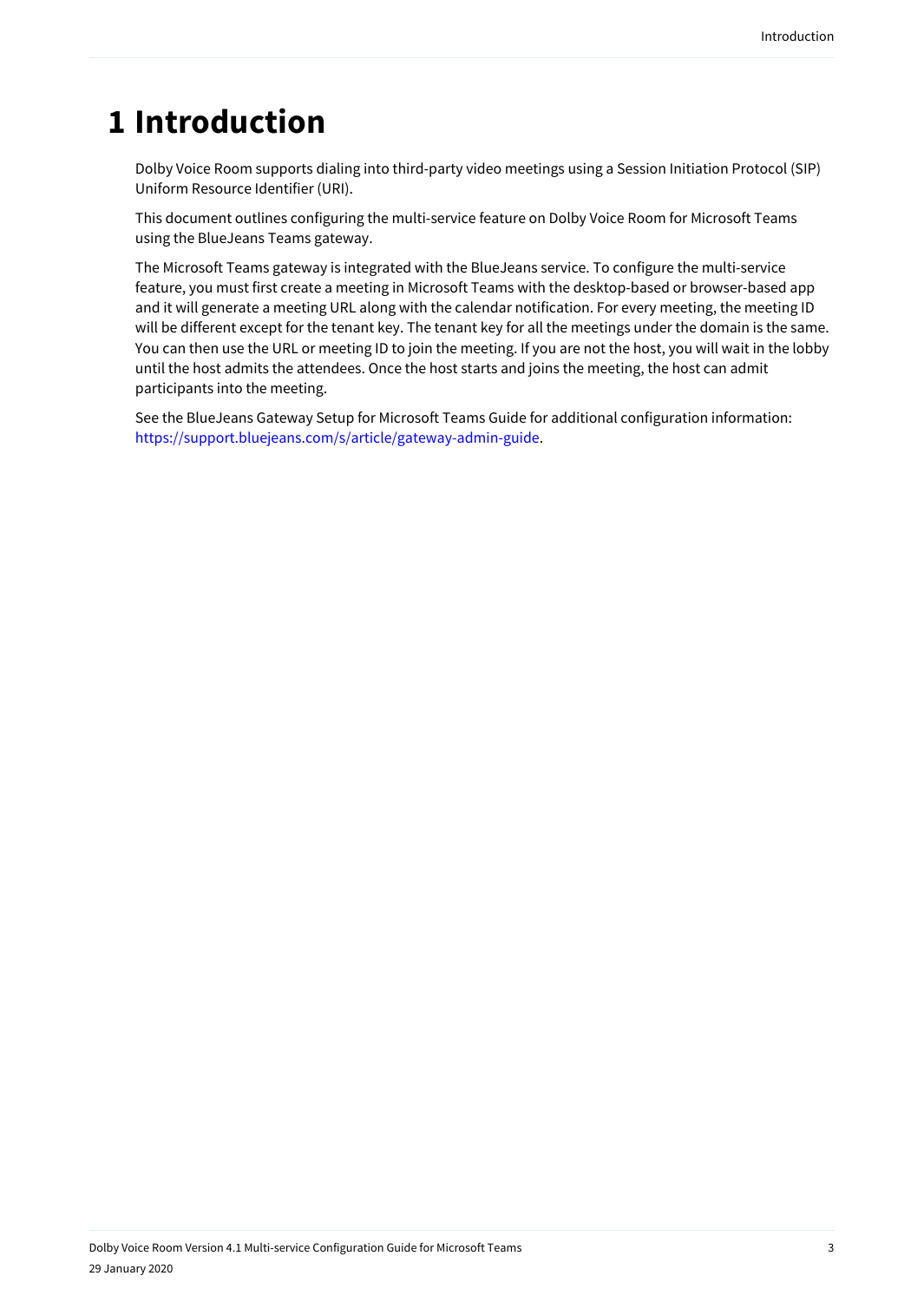## **2 Multi-service overview**

The multi-service feature allows you to join video conference meetings hosted by third-party video conference service providers using a SIP URI.

The figure shows the call flow for a multi-service Dolby Voice Room configuration.

Figure 1: Multi-service configuration call flow



The default transport protocol used is Transport Layer Security (TLS) . To dial using TLS, the URI format is user@domain.com. To dial using Transmission Control Protocol (TCP), the URI format is user@domain. com;transport=tcp.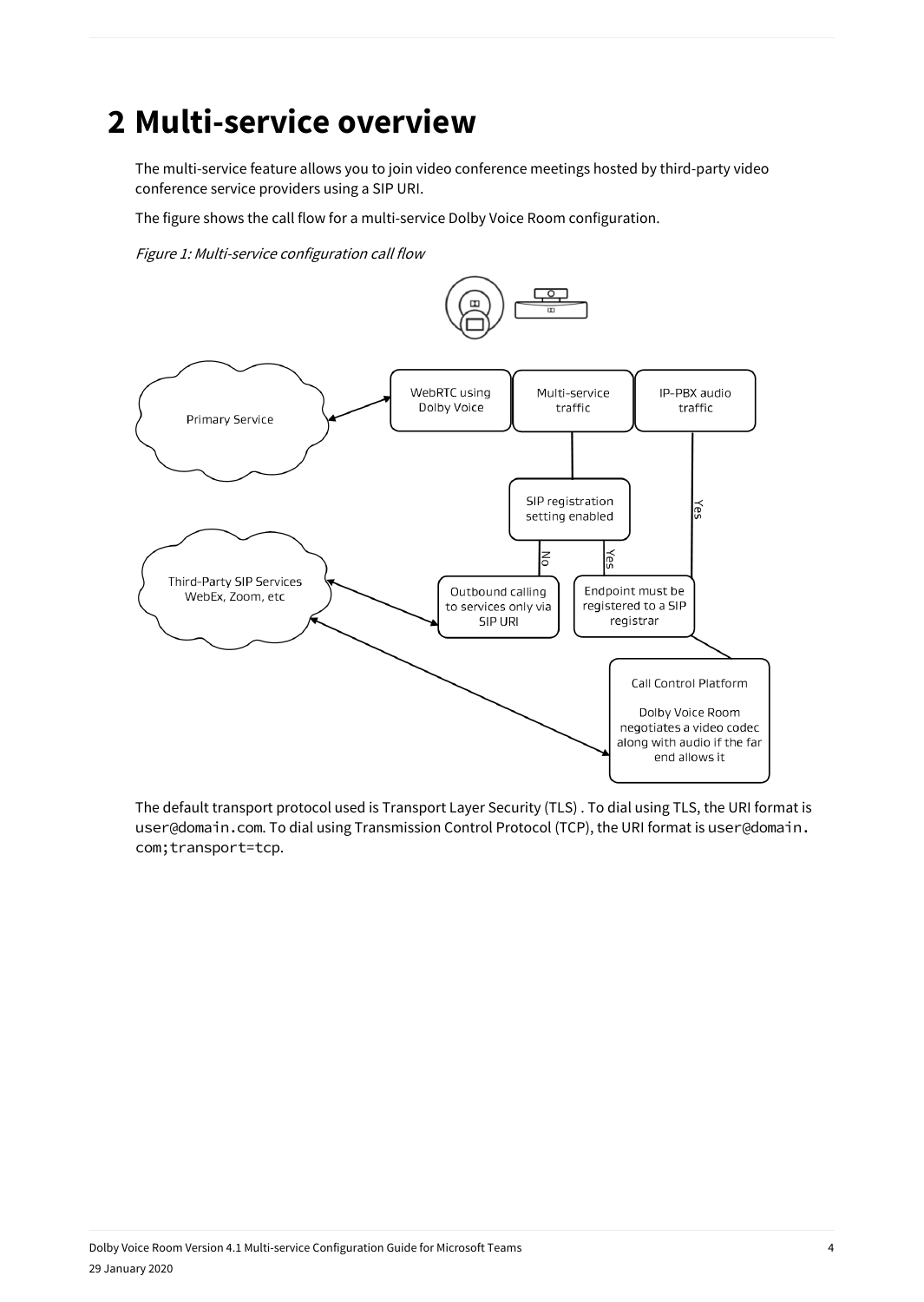### **3 Creating a Microsoft Teams meeting**

To create a Microsoft Teams meeting, you must have an Office 365 account.

#### **Procedure**

**1.** Log in to your Office 365 account with your username and password.

Test accounts can be different from your corporate Office 365 account and will have a different domain name.

**2.** Click on the Microsoft Teams app icon on the web browser.

You will be prompted to open the desktop version or join using the browser.



If you are using corporate laptop and specific browser, the browser may retain your corporate credentials. Select a different browser, and log out of the Office 365 account.

- **3.** Open the Microsoft Teams app.
- **4.** Select the meetings icon in the left pane and click **Schedule a meeting**.

You can select the meeting time and add required attendees.

#### **What to do next**

Once the meeting is scheduled successfully, you will see the title, time, and the URL to join the meeting with a meeting ID. If you do not see the URL and meeting ID, then there is an issue with your domain and you must contact the domain adminstrator for help. The meeting page also provides alternative dialing instructions to dial in from third-party endpoints. Based on the device you are using to join the meeting, placement of the tenant key and the meeting ID in the URL will change.

## **4 Setting up Dolby Voice Room**

To dial into Microsoft Teams meetings, use the Microsoft Teams URI, TenantKey.MeetingID@teams.bjn. vc.